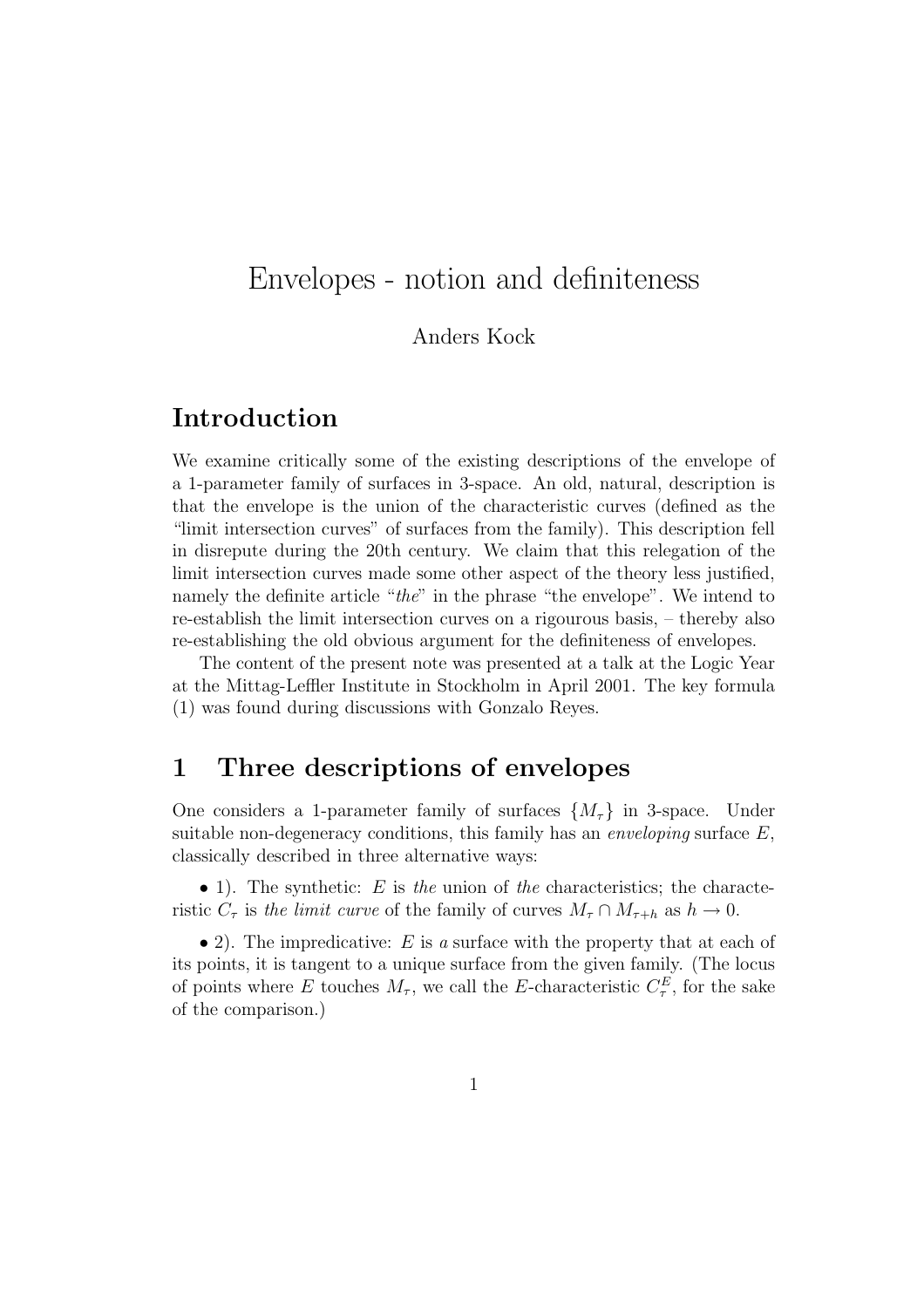• 3). The analytic: one assumes that there is a function  $F(x, y, z, \tau)$  such that for each  $\tau$ ,  $M_{\tau}$  is the zero set of  $F(-, -, -, \tau)$ . Then the surface E is the union of the F-discriminant curves, where the F-discriminant curve  $C_{\tau}^{F}$ for the parameter value  $\tau$  is the solution set for the F-discriminant equations

$$
F(x, y, z, \tau) = 0, \quad F_{\tau}(x, y, z, \tau) = 0
$$

(where  $F_{\tau}$  denotes  $\frac{\partial F}{\partial \tau}$ ).

The two first descriptions are purely geometric. – There are problems with each of the three descriptions.

ad 1). For the synthetic description, it is not clear what "limit curve" should mean: the set of (unparametrized) curves in 3-space does not carry a natural evident topology with respect to which this limit notion can refer. The assertion of Courant "If we let  $h$  tend to zero, the curve of intersection will approach a definite limiting position  $\dots$  " (a similar description is in [2] p. 320 ff. or in [3] p. 249) is not supported by a rigourous notion. (We supply such notion in (1) below.)

ad 2). The impredicative description is problematic in that uniqueness is not apriori clear. (Nor is existence, and in fact the description does not imply a construction method. Note that in this description, the characteristics are described in terms of the envelope, rather than the other way round.)

ad 3). For the analytic description, one is imposing some further structure on the given geometric data, namely the function  $F$ . The problem now is that is not apriori clear that the resulting surface is independent of the choice of  $F$ .

The theory usually given, cf. e.g. [1], [7], consists in the following:

• (A): Given an analytic presentation  $F(x, y, z, \tau)$  for the family, as above, it is proved that the discriminant curves make up an (impredicative) envelope.

 $\bullet$  (B): Given an impredicative envelope E, and an analytic presentation F, for the family, the E-characteristics must be solutions of the F-discriminant equations – provided that a compatible parametrization by  $\tau$  and one further parameter t exists for  $E$  (cf. [7] p. 370; "compatible parametrization" means that E can be parametrized by two parameters  $t, \tau$  such that for each  $\tau_0$ , the *t*-parameter curve  $\tau = \tau_0$  is the *E*-characteristic  $C_{\tau_0}^E$ ).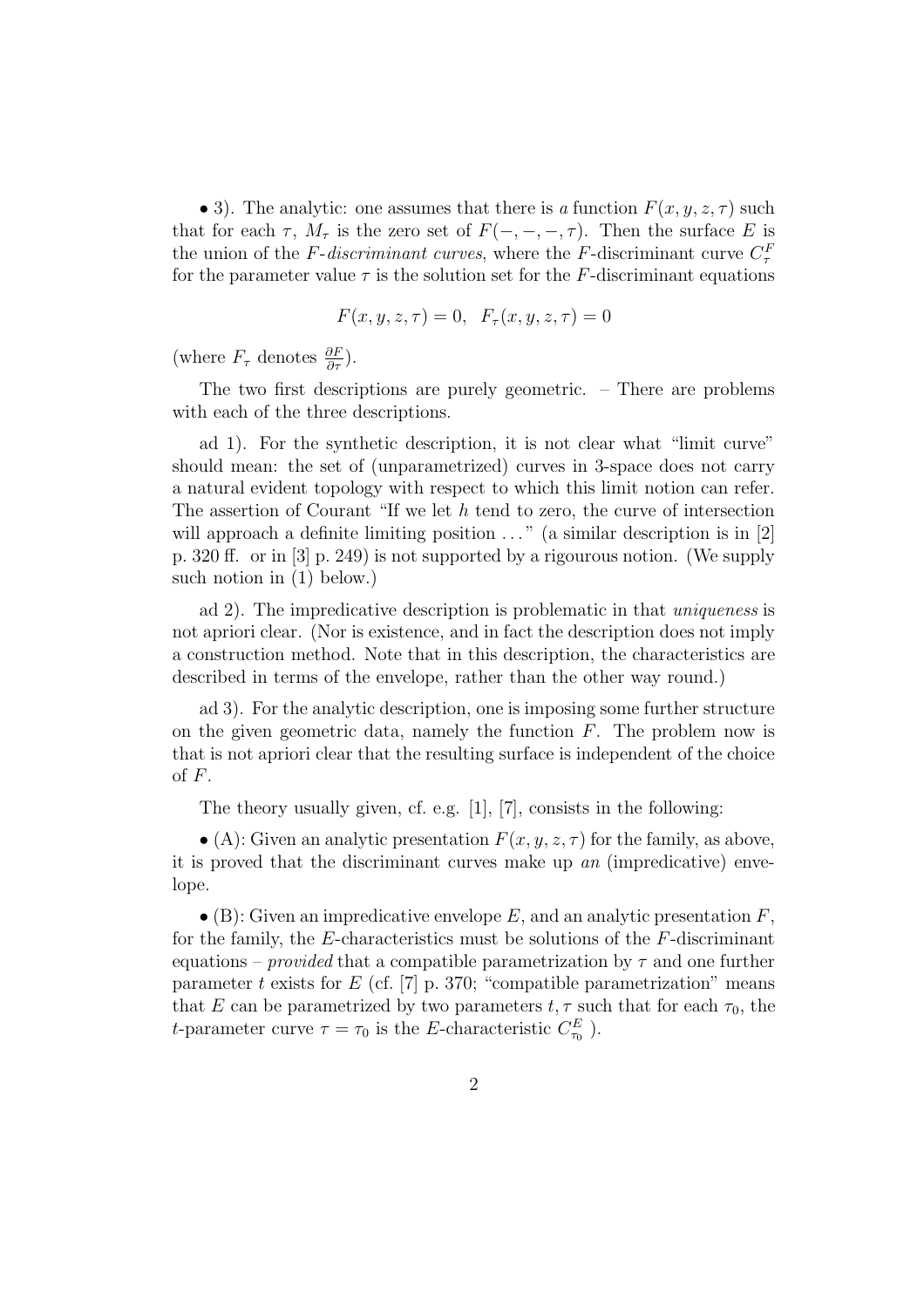So the notion of envelope is given in terms of 2) and 3), with 1) only playing the role of heuristics. Uniqueness (definiteness) of the envelope comes about by playing the E and F out against each other in  $(B)$ ; and thus the uniqueness proof depends on this "interplay", as well as on existence of an auxiliary compatible parametrization of  $E$ . The reason why the sources cited hardly pay attention to this somewhat sophisticated definiteness question is presumably that they have the synthetic description 1) in mind, even though, officially, they have relegated it. Definiteness is clear, and elementary, from the synthetic description 1), i.e. from the ability to describe the characteristic curves prior to the description of the enveloping surface.

(For the case of a 1-parameter family of plane curves, the synthetic description is less problematic: two neighbour curves usually intersect in a point, and the notion of limit point, unlike limit curve, is less problematic. But even though the synthetic description thus is feasible, the sources cited want to circumvent it. Ostrowski [7] even provides an example tho show that it gives incorrect results (we comment on this "counterexample" in Example 1 below).)

My contention is: analytic geometry of today has not (till now, to the best of my knowledge) furnished a rigorous meaning to 1) (and thus no elementary proof of definiteness of envelopes); and further: the method of Synthetic Differential Geometry has the ability to furnish such a description, in fact, we shall present one:

Namely, the characteristic (limit intersection curve)  $C_{\tau}$  may be described by the equation

$$
C_{\tau} = \bigcap_{d \in D} M_{\tau + d},\tag{1}
$$

where D is the set of  $d \in \mathbf{R}$  with  $d^2 = 0$ . (We are assuming the basic axiom of Synthetic Differential Geometry, asserting sufficiently many such real numbers d with  $d^2 = 0$  – the precise meaning will be recalled in the proof below.)

Note that the description (1) is very close to the one of Courant: "This curve is often referred to in a non-rigorous but intuitive way as the intersection of "neighbouring" surfaces of the family" (loc.cit. p. 180) – except that it is rigorous.

An analogous description gives the characteristic (limit intersection point), for the case of a 1-parameter family of curves in the plane. We should stress that the characteristic, as defined by formula (1) is not always a curve, respectively a point; – see again Example 1 below.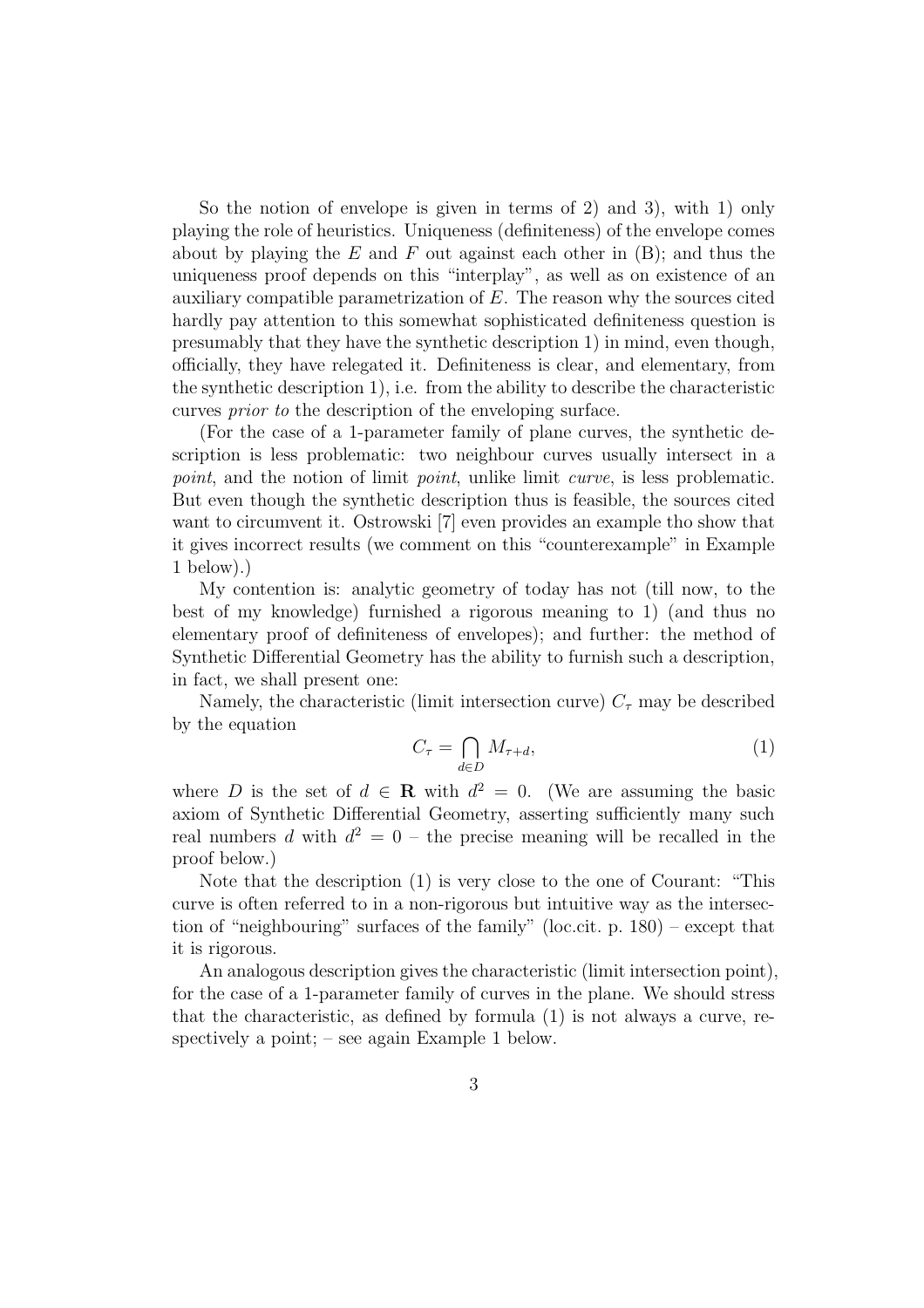# 2 Synthetic theory of characteristics

The synthetic description 1) of the characteristics depends neither on an analytic presentation, nor on an envelope; rather, the envelope is synthesized from the characteristics, as their union. The most recent text I know of, where the synthetic description is taken as the mathematical (not just heuristic) starting point for the theory of envelopes, is [3], §46 (or §12, for the case of families of curves in the plane). The characteristic is here also called "Grænseskæringskurve" ("limit intersection curve"), and the meaning of this term is the only problematic point in this otherwise very lucid exposition.

We intend here to vindicate the synthetic theory, by the description (1) of the limit intersection curve  $C_{\tau}$ . As thus defined, it is indeed an intersection of  $M_{\tau}$  with some of the neighbour surfaces, namely with all the  $M_{\tau+d}$ 's where  $d^2 = 0.$ 

We shall prove the correctness of the definition, and make the requisite comparison.

The notion of analytic presentation  $F$ , and the resulting discriminantcurves  $C^F_\tau$ , are as in the previous section.

**Theorem 2.1** Assume given an analytic presentation F of the family of surfaces. Then the F-discriminant curves agree with the limit intersection curves of (1): for each  $\tau$ ,

$$
C_{\tau}^{F} = C_{\tau}.
$$

**Proof.** By assumption,  $M_{\tau} = \{(x, y, z) | F(x, y, z, \tau) = 0\}$ . By Taylor expansion,

$$
F(x, y, z, \tau + d) = F(x, y, z, \tau) + d \cdot F_{\tau}(x, y, z, \tau),
$$

for  $d^2 = 0$ . So  $(x, y, z) \in \bigcap_{d \in D} M_{\tau+d}$  iff

for all 
$$
d \in D
$$
,  $F(x, y, z, \tau) + d \cdot F_{\tau}(x, y, z, \tau) = 0$ .

Consider this expression (for fixed  $x, y, z, \tau$ ) as a real valued function of  $d \in D$ . The basic ("Kock-Lawvere"-) axiom of [4] says that such real-valued function on D is of the form  $d \mapsto a + d \cdot b$ , for unique numbers a and b. We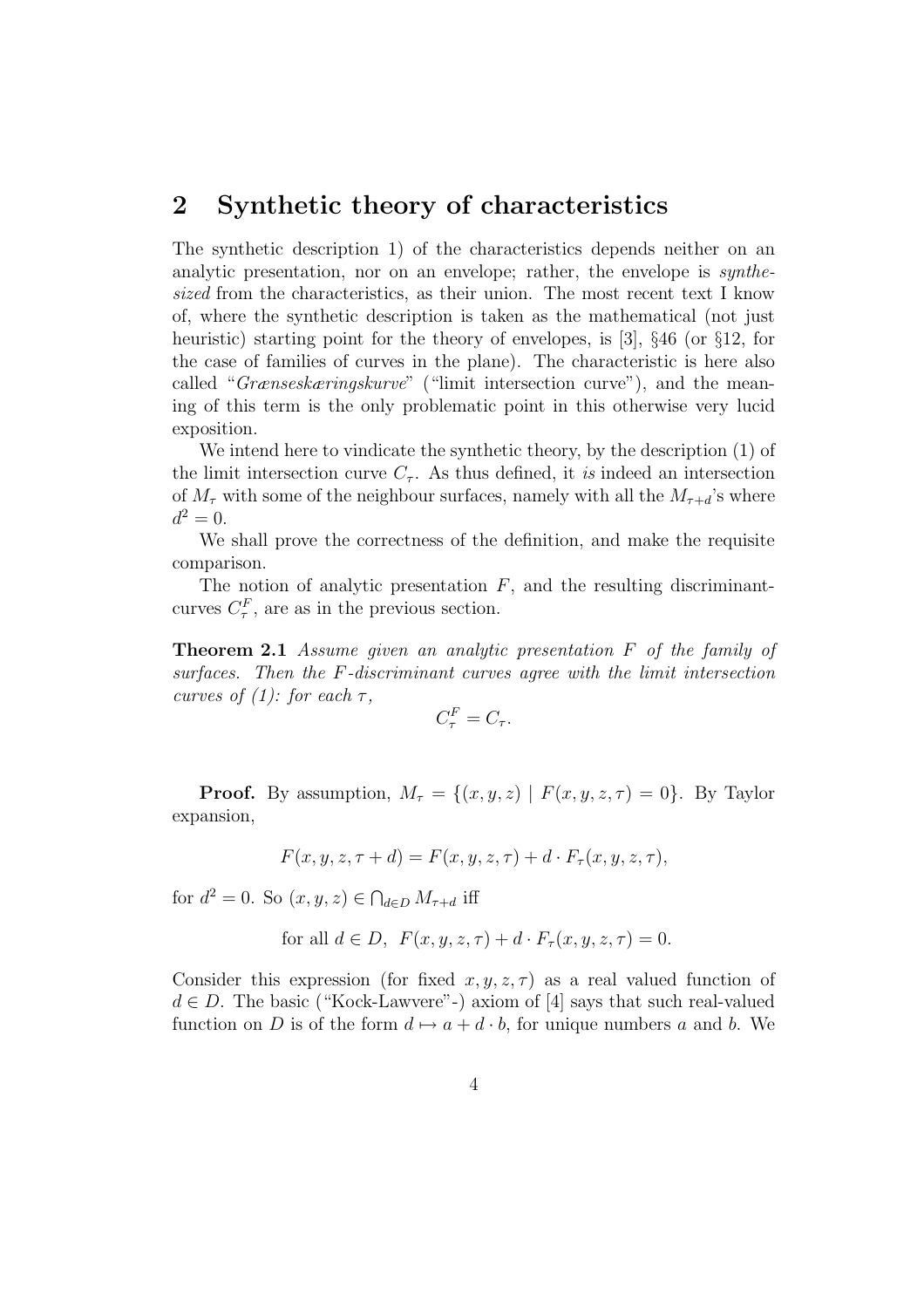conclude that  $(x, y, z) \in \bigcap_{d \in D} M_{\tau+d}$  iff  $F(x, y, z, \tau) = 0$  and  $F_{\tau}(x, y, z, \tau) = 0$ , which are the defining equations for the discriminant curve.

Since both the impredicative and the synthetic descriptions of envelopes are independent of analytic data, one should be able to prove that the synthetic E (constructed from the characteristics) has the property requested of an impredicative envelope. In other words, one should be able to prove that if  $x \in E \cap M_\tau$ , then  $T_x(E) = T_x(M_\tau)$ , without any involvment of analytic presentation F. In verbal formulation, translated almost literally from Hadamard's textbook [2] p. 320 ff.:

**Theorem 2.2** The [synthetic] envelope is tangent to each enveloped surface, along the corresponding characteristic.

The method of Synthetic Differential Geometry does provide a proof not involving any F. We shall give such a proof (under a mild non-degeneracy assumption: that the envelope is the disjoint union of the characteristics. Example 1 below shows that this is not necessarily so). We shall not go into details about the foundations of the method (the reader is referred to [5] for these, or more specifically [6]). The basic notion is the notion of "first order neighbour" of a point in any manifold. (The set of first order neighbours of 0 in the real line form precisely the set  $D$  considered above.) To say that the tangent planes of E and  $M_{\tau}$  agree at their common point x is to say that, for any first order neighbour  $x'$  of  $x$  in  $\mathbb{R}^3$ ,  $x' \in E$  iff  $x' \in M_\tau$ . For dimension reasons, it suffices to prove the implication  $x' \in E$  implies  $x' \in M_{\tau}$ . If  $x' \in E$ , there is a unique parameter value  $\tau'$ , so that  $x' \in C_{\tau'}$ . Since the property of being first-order neighbour is preserved by any mapping, it follows that  $\tau'$  is a first order neighbour of  $\tau$ , in other words,  $\tau' = \tau + d$  for some  $d \in D$ . Since  $x' \in C_{\tau+d} = \bigcap_{d'} M_{\tau+d+d'}$ , it follows (take  $d' = -d$ ) that  $x' \in M_{\tau}$ .

Example 1. ([7] p. 337.) This example deals with a parametrized family of curves in the plane, namely  $M_{\tau}$  given by  $y = (x - \tau)^3$ . The envelope  $E$  is the x-axis. Ostrowski's point is that, in this case, the intersection of (distinct !) neighbouring curves is empty, so that the synthetic description gives "empty envelope". With the supply of nilpotent real numbers in our setting, the synthetic description does, however, give the correct result.

The characteristic on  $M_{\tau}$  is, by (1), the set of  $(x, y)$  so that for all  $d \in D$ , we have the first equality sign in

$$
y = (x - \tau - d)^3 = (x - \tau)^3 - 3d \cdot (x - \tau)^2,
$$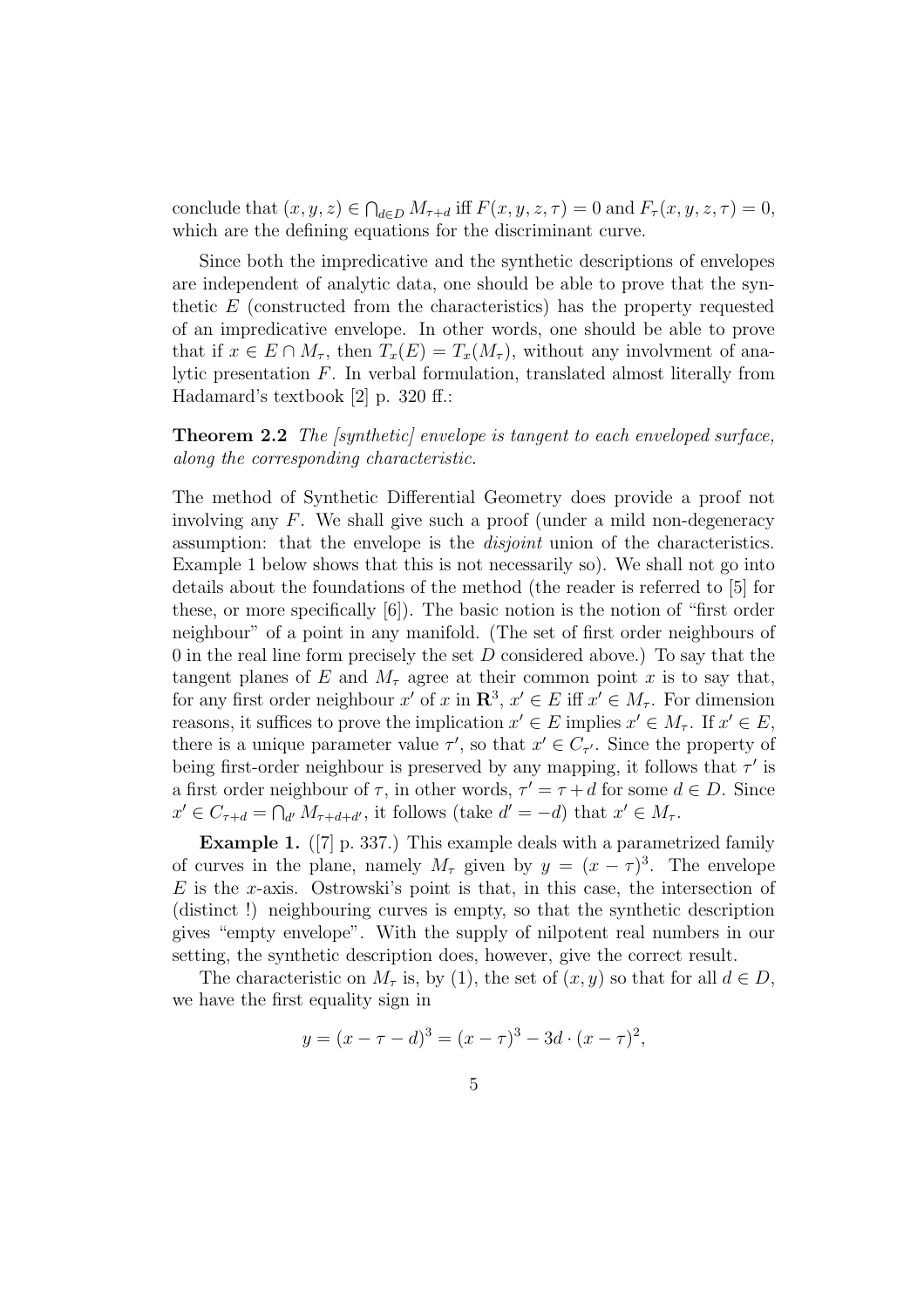the second equality sign by binomial expansion, using  $d^2 = 0$ . If this is to hold for all  $d \in D$ , it follows from the basic axiom of [4] that  $(x - \tau)^2 = 0$ (and hence  $(x - \tau)^3 = 0$ , and hence  $y = 0$ ). The characteristic is thus the set  $\{(x,0) | (x - \tau)^2 = 0\}$ ; the union of all these sets as  $\tau$  ranges is the x-axis, which thus indeed is the synthetic envelope. But note that the chararcteristic in this example is not the point  $(\tau, 0)$ , but the slightly bigger set  $(\tau+D)\times\{0\}$ .

**Example 2.** Consider a (parametrized) space curve  $\xi(\tau)$ . Under suitable non-degeneracy assumptions, we may consider the family of its osculating planes  $M_{\tau}$ . We shall prove synthetically that the characteristic curve on a given  $M_{\tau}$  is the tangent line  $T_{\tau} \subseteq M_{\tau}$  of the curve at the point  $\xi(\tau)$ . For dimension reasons, it suffices to see the one inclusion

$$
T_\tau \subseteq \bigcap_{d \in D} M_{\tau + d}.
$$

Consider a fixed d; we must prove  $T_{\tau} \subseteq M_{\tau+d}$ . But the osculating plane at a given parameter value contains all 1st order neighbour tangents (see [6] Proposition 3 for a synthetic proof of this). And  $T<sub>\tau</sub>$  is such a neigbour tangent to  $T_{\tau+d} \subseteq M_{\tau+d}$ , since  $d \in D$ .

Have we proved anything new? Consider Theorem 2.2. It is certainly not new. Geometers have known since, say, the time of Huygens. But present day analytic geometry does really not have Theorem 2.2, since limit intersection curves, and hence synthetic envelopes, have been relegated from its formalism: this formalism is too restricted to allow for them. The extension of the classical formalism, which Synthetic Differential Geometry provides, allows the Theorem to get back into mathematics.

# References

- [1] R. Courant, Differential and integral calculus, Vol II, Blackie 1967.
- [2] J. Hadamard, Cours d'Analyse T1, Hermann Paris 1927.
- [3] B. Jessen, Lærebog i Geometri, Vol II, Jul. Gjellerup Copenhagen 1945.
- [4] A. Kock, A simple axiomatics for differentiation, Math. Scand. 40 (1977), 183-193.
- [5] A. Kock, Synthetic Differential Geometry, Cambridge Univ. Press 1981.